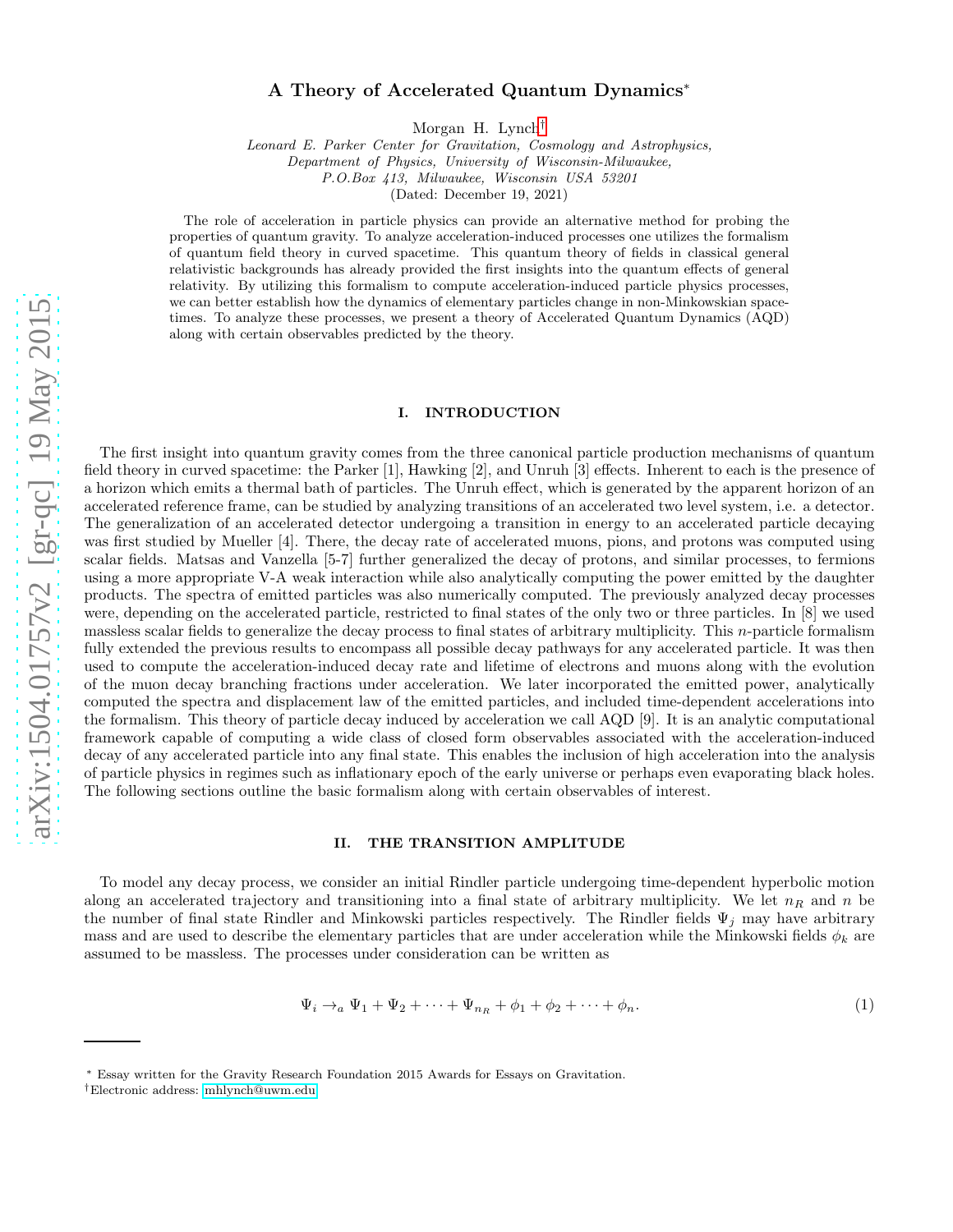That is, an initially accelerated particle decays into  $n_R$  accelerated particles and n inertial particles. In order to analyze the above arbitrary process we utilize the following action in the interaction picture. Hence,

$$
\hat{S}_I = G_n \int d^4x \sqrt{-g} \hat{\Psi}_i \prod_{r=1}^{n_R} \hat{\Psi}_r \prod_{m=1}^n \hat{\phi}_m.
$$
\n(2)

Here the coupling  $G_n$ , which is different for each multiplicity, is fixed by matching the observable under consideration to the associated process in the inertial limit. The Fock space of states for our Rindler particles  $|\Psi_j\rangle$  are labeled by the index j which characterizes their energies. We restrict the domain of the accelerated particles to the right Rindler wedge. Our Minkowski states  $|\mathbf{k}_{\ell}\rangle$  are characterized by their momenta as usual and are built up from the Poincare invariant vacuum. The shorthand notation  $\left|\prod_{i=1}^{n} k_{i}\right\rangle = |k_{1}, k_{2}, \cdots k_{n}\rangle$  is used to denote the Rindler and Minkowski states in a more compact fashion. The transition amplitude which governs all acceleration-induced processes is then given by

$$
\mathcal{A} = \langle \prod_{\ell=1}^n \mathbf{k}_{\ell} | \otimes \langle \prod_{j=1}^{n_R} \Psi_j | \hat{S}_I | \Psi_i \rangle \otimes | 0 \rangle . \tag{3}
$$

Here we have an initial Minkowski vacuum state and an initial Rindler state with one accelerated particle and, after the interaction, a final Minkowski state and final Rindler state of arbitrary multiplicity. From this amplitude we can compute various observables associated with this process utilizing a generalization of Fermi's golden rule to encompass time-dependent accelerations. Among the most important observables are the transition rate, multiplicity, emitted power, final state spectra, and displacement law. These will be presented in the following sections. Complete derivations of all observables are presented in [9]. For an acceleration a and a total change in Rindler space energy  $\Delta E$ , the transition amplitude is diagrammatically represented by the spacetime diagram in Fig. 1.



FIG. 1: A diagrammatic representation of the acceleration-induced transition.

### III. TRANSITION RATE

The acceleration-induced transition rate is characterized by an integer indexed polynomial of multiplicity along with a thermal distribution of bosonic statistics. The  $n = 1$  case reproduces the standard Unruh effect computation. The transition rates up and down in energy are related to each other by the detailed balance of processes at thermal equilibrium. The lifetime is determined by the reciprocal of the transition rate. This also implies the lifetime of a particle, be it stable or unstable, is acceleration-dependent. Figure 2 contains plots of the transition rate for the multiplicities  $n = 2, 3$ , and 4.

$$
\Gamma_n(\Delta E, a) = G_n^2 \left(\frac{\Delta E}{\pi}\right)^{2n-1} \frac{1}{(4n-2)!!} \prod_{k=0}^{n-1} \left[1 + k^2 \left(\frac{a}{\Delta E}\right)^2\right] \frac{1}{e^{2\pi \Delta E/|a|} - 1}.
$$
 (4)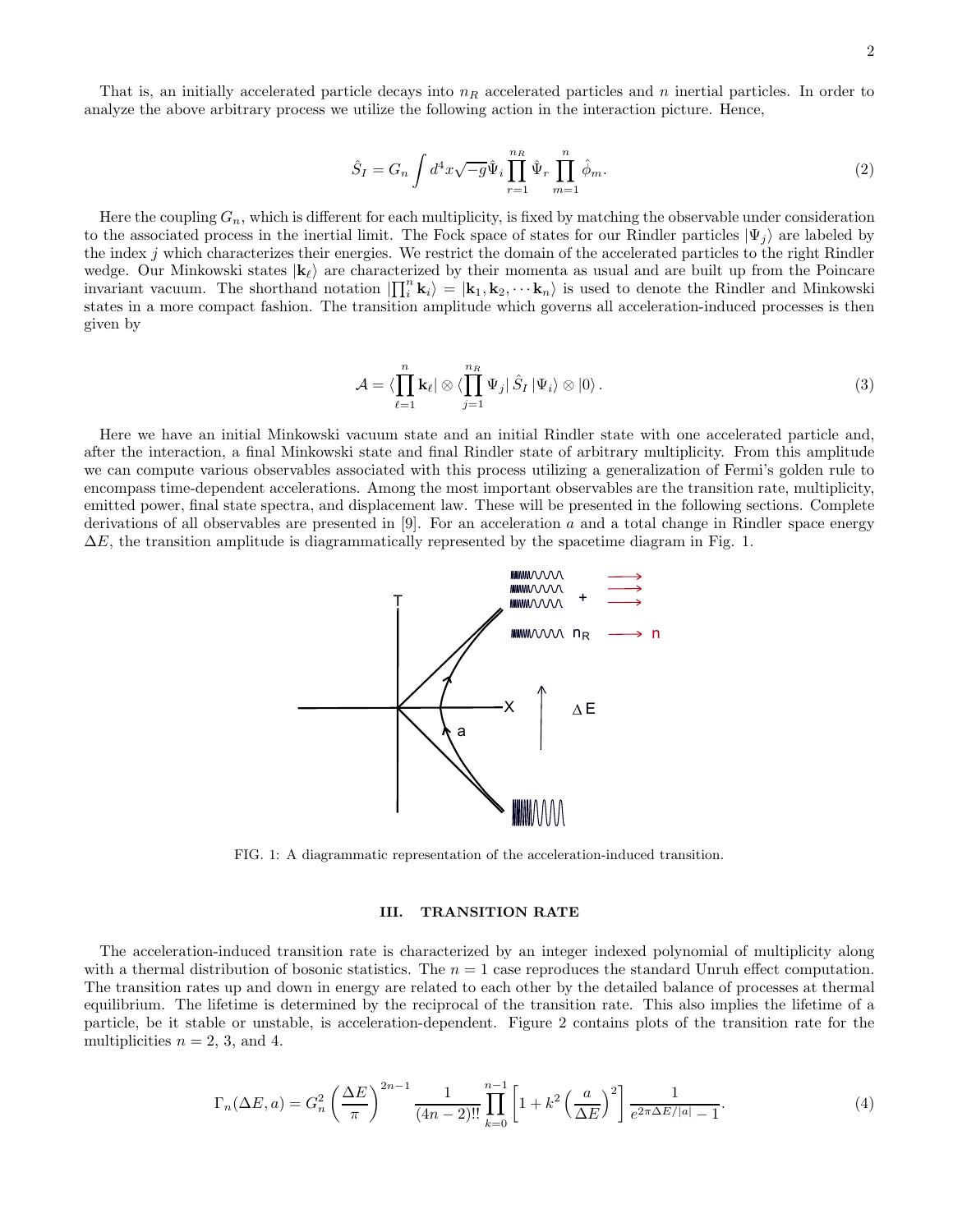

FIG. 2: The transition rate with  $\tilde{a} = |a|/\Delta E$ ,  $\Delta E < 0$ , and  $G_n = 1$ .

# IV. MULTIPLICITY

It is clear from the transition rate plots that the dominant decay pathway is acceleration-dependent. By knowing, or perhaps even controlling, the acceleration scale of the system one would then be able to predict, or even tune, the final state multiplicity. For a given multiplicity, the inertial decay rate  $\lambda_n$  can be found by taking the limit  $a \to 0$  of Eqn. (4). Thus,

$$
\lambda_n = G_n^2 \left(\frac{\Delta E}{\pi}\right)^{2n-1} \frac{1}{(4n-2)!!}.
$$
\n(5)

Moreover, this also allows us to fix the arbitrary coupling  $G_n$  for the appropriate process in terms of the inertial rate. For two different final state multiplicities n and m, we note  $\lambda_m/\lambda_n = Br_m/Br_n$ , where  $Br_i$  is the branching fraction of the *i*th decay pathway [10]. The crossover scale is then determined by  $\Gamma_n = \Gamma_m$ . If we assume  $n > m$ , the acceleration scale where the transition rates meet can then be determined from

$$
\prod_{k=m}^{n-1} \left[ 1 + k^2 \left( \frac{a}{\Delta E} \right)^2 \right] = \frac{Br_m}{Br_n}.
$$
\n
$$
(6)
$$

## V. POWER RADIATED

The power radiated away by each of the n particles during the decay process is characterized by a half integer indexed polynomial of multiplicity along with a thermal distribution of fermionic statistics. The  $n = 1$  case reproduces the appropriate  $a^2$  dependence for bremsstrahlung provided one makes the identification  $\Delta E = 0$  as computed in [11]. Figure 3 contains plots of the emitted power for the multiplicities  $n = 2, 3,$  and 4.

$$
S_n(\Delta E, a) = G_n^2 4\pi \left(\frac{\Delta E}{\pi}\right)^{2n} \frac{1}{(4n)!!} \prod_{k=0}^{n-1} \left[1 + \left(\frac{2k+1}{2}\right)^2 \left(\frac{a}{\Delta E}\right)^2\right] \frac{1}{e^{2\pi \Delta E/|a|} + 1}.
$$
 (7)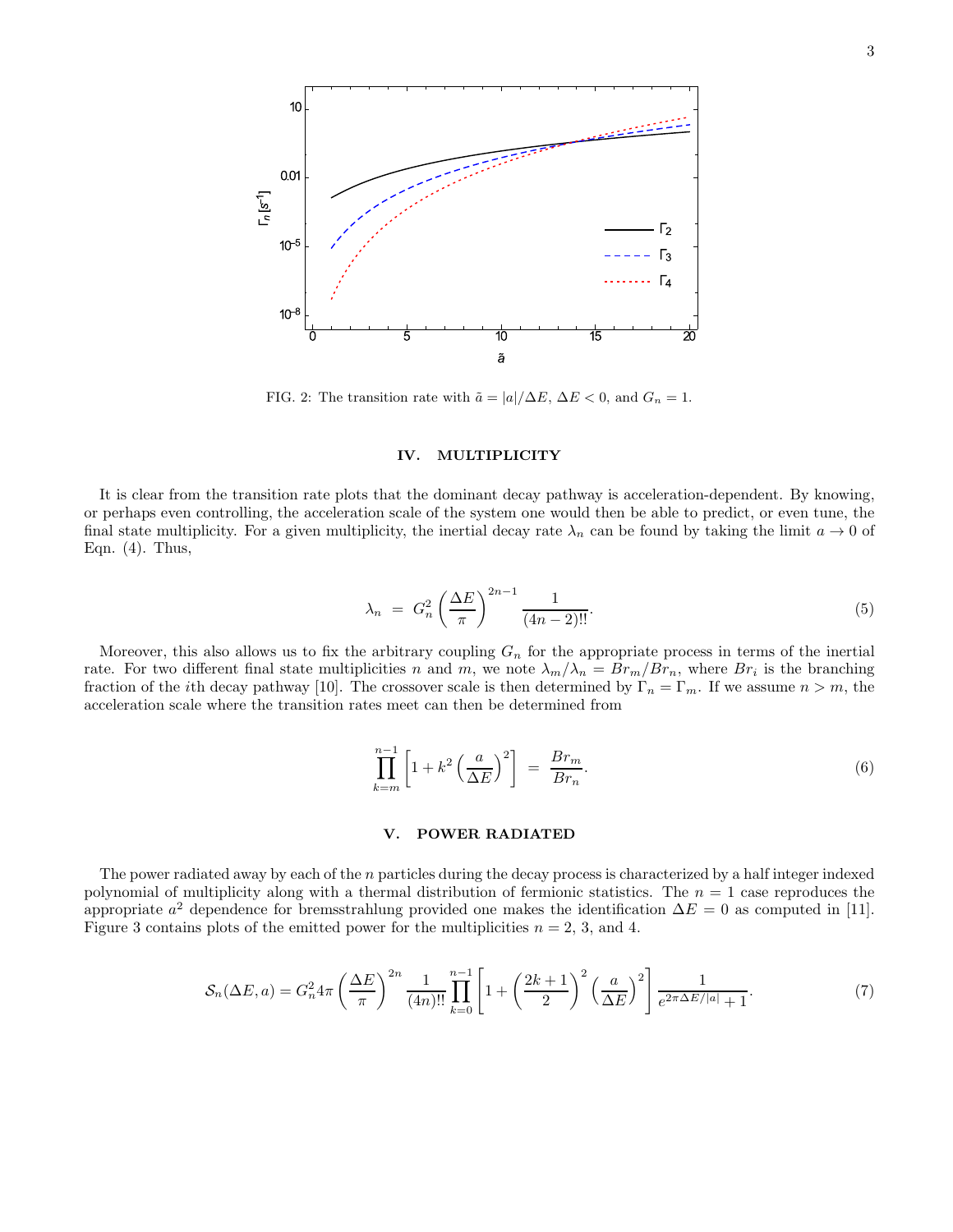

FIG. 3: The emitted power with  $\tilde{a} = |a|/\Delta E$ ,  $\Delta E < 0$ , and  $G_n = 1$ .

# VI. ENERGY SPECTRA

The energy spectra of each of the emitted  $n$  particles during the decay process is characterized by an integer indexed polynomial of multiplicity along with a thermal distribution of bosonic statistics at finite chemical potential. The  $n = 1$  case yields the same result as Fermi's golden rule,

$$
\mathcal{N}_1(\tilde{\omega}) = G_1^2 \frac{\tilde{\omega}}{2\pi} \delta(\Delta E + \tilde{\omega}).
$$
\n(8)

For multiplicities  $n \geq 2$  the spectra are Planck-like and the change in Rindler space energy  $\Delta E$  plays the role of the chemical potential. Figure 4 contains plots of the spectra, normalized to unity, for the multiplicities  $n = 2, 3$ , and 4.

$$
\mathcal{N}_n(\tilde{\omega}) = \frac{G_n^2 \tilde{\omega}}{(2\pi)^2} \left(\frac{\Delta E + \tilde{\omega}}{\pi}\right)^{2n-3} \frac{1}{(4n-6)!!} \prod_{k=0}^{n-2} \left[1 + k^2 \left(\frac{a}{\Delta E + \tilde{\omega}}\right)^2\right] \frac{1}{e^{2\pi(\Delta E + \tilde{\omega})/|a|} - 1}.
$$
\n(9)



FIG. 4: The spectra normalized to unity with  $a = 1$ ,  $\Delta E = -1$ , and  $G_n = 1$ .